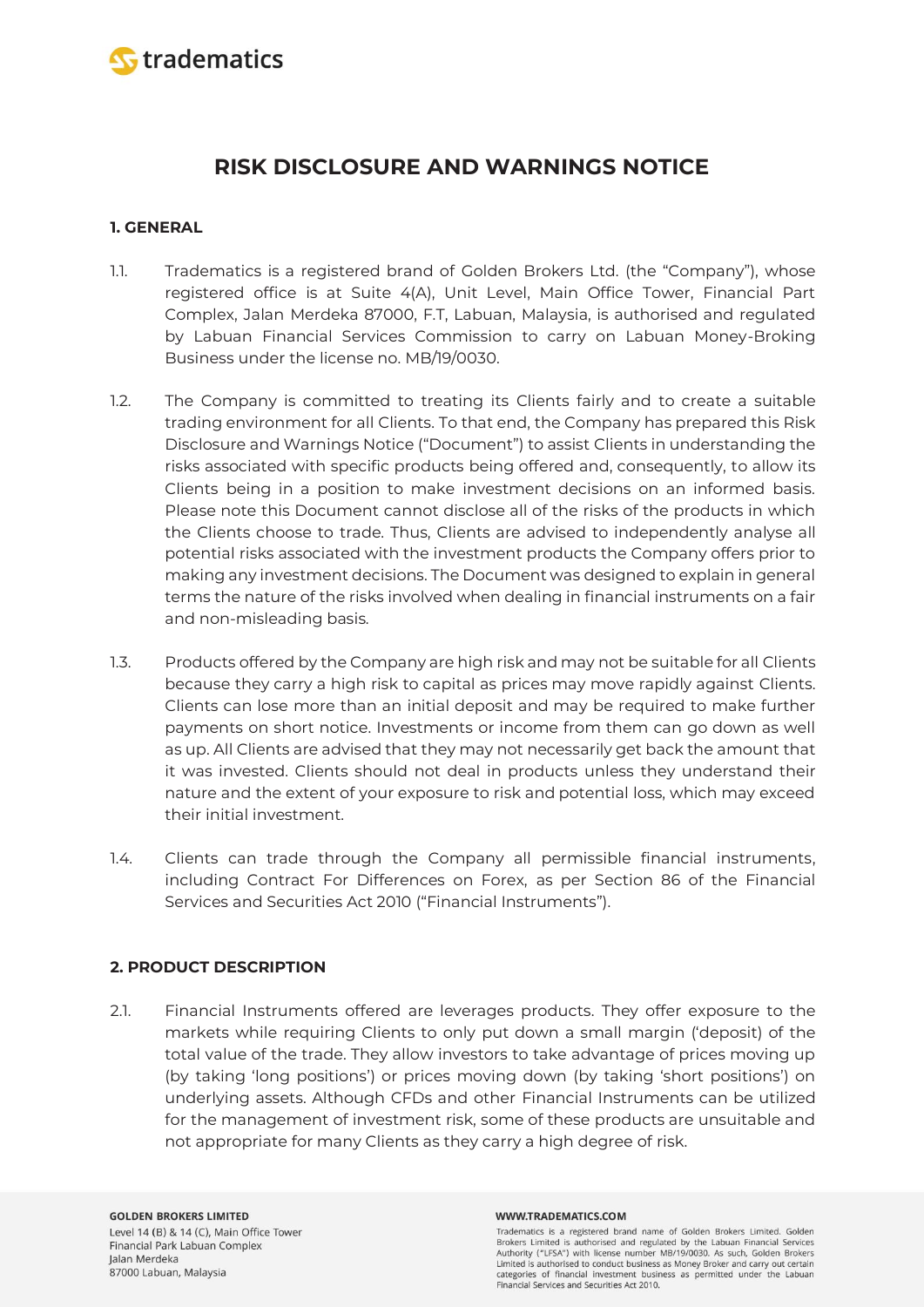

- 2.2. Trading foreign exchange or "Forex" on margin carries a high degree of risk since it involves leverage and may not be suitable for all investors. The 'leverage' involved in trading foreign exchange on margin means that a small initial margin deposit can potentially lead to large losses as a relatively small market movement can lead to a proportionately much larger movement in the value of your investment, and this can work against Client. Before deciding to trade foreign exchange on margin Clients should carefully consider their investment objectives, level of experience, and risk appetite. The possibility exists that they could sustain a loss in excess of initial investment. If Client fail to meet any margin requirement within the time required, which may be short, their position may be liquidated, and they will be responsible for any resulting losses.
- 2.3. Trading in Financial Instruments offered by the Company from time to time involves a high degree of risk. Given the leverage involved in trading in Financial Instruments, a relatively small market movement can have a proportionately larger impact on the funds deposited in the trading account. Client could sustain a total loss of all funds in the trading account and may be required to deposit additional funds. If Client fail to meet any margin requirement within the time required (which may be short), the position may be liquidated, and Client will be responsible for any resulting losses.
- 2.4. Transactions in foreign exchange and CFDs carry a high degree of risk. The amount of initial margin may be small relative to the value of the foreign exchange or derivatives contract so that transactions are "leveraged" or "geared". A relatively small market movement will have a proportionately larger impact on the fund's Clients have deposited; this may work against Clients as well as for Clients. Clients may sustain a total loss of initial margin funds and any additional funds deposited with the Company to maintain the position. If the market moves against Client's position and/or margin requirements are increased, the Client may be called upon to deposit additional funds on short notice to maintain the position. Failing to comply with a request for a deposit of additional funds, may result in closure of position(s) by the Company on Client' behalf.

# **3. STOP LOSS LIMITS**

3.1. The placing of certain orders (e.g. "stop-loss" orders, where permitted under local law, or "stop-limit" orders), which are intended to limit losses to certain amounts, may not be adequate given that markets conditions make it impossible to execute such orders, e.g. due to illiquidity in the market. Strategies using combinations of positions, such as "spread" and "straddle"' positions may be as risky as taking simple "long" or "short" positions.

### **4. TRADING ON MARGIN**

4.1. Trading on margin means that the Company provides Clients with a facility that allows them to leverage deposit to enter into a larger transaction. Margin can be used to create 'leverage', which is an increased buying power that allows Client to pay less than full price for a transaction than would be possible only using your

**GOLDEN BROKERS LIMITED** Level 14 (B) & 14 (C), Main Office Tower Financial Park Labuan Complex Jalan Merdeka 87000 Labuan, Malaysia

#### WWW.TRADEMATICS.COM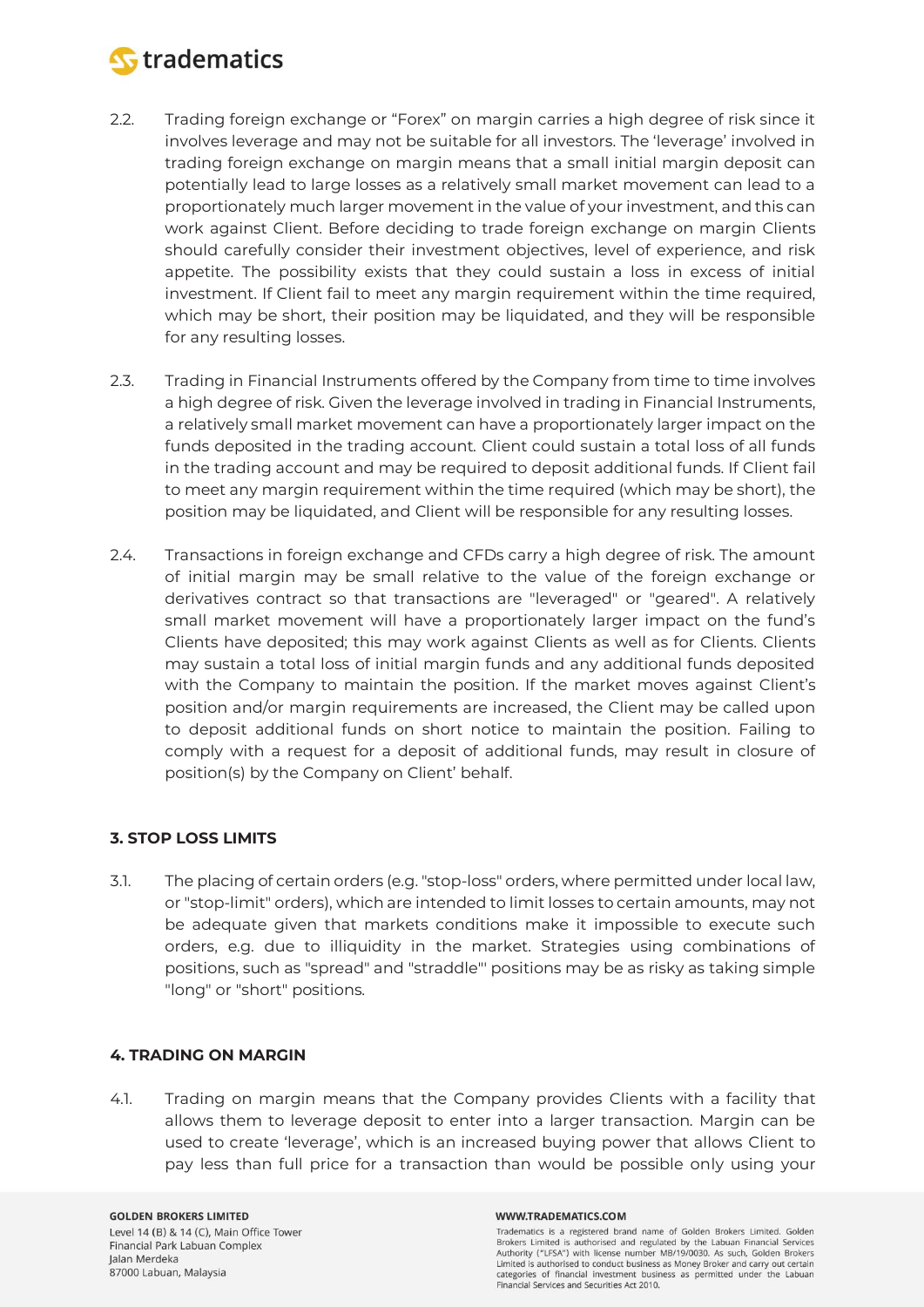

deposit. However, this leverage means that relatively small market movements can have a disproportionately larger impact on the value of trading account. If the underlying market movement is in favour, Client may achieve a good profit, but an equally small adverse market movement can quickly result in the loss of entire deposit and it may expose Client to a large additional loss over and above your original deposit. Client's should monitor their positions at all times, and ensure they are able to quickly add additional funds to trading account to maintain open positions.

## **5. UNDERLYING MARKETS RISKS**

5.1. The prices provided are ultimately derived from various underlying markets and naturally Clients should be aware of the risks involved in these underlying markets, which are outside of anyone's control.

### **Overseas markets**

Any overseas investment or investment with an overseas element can be subject to the risks of overseas markets which may involve different risks from those of the home market of the investor. In some cases, the risks will be greater. The potential for profit or loss from transactions on foreign markets or in overseas denominated contracts will be affected by fluctuations in overseas exchange rates.

### **Emerging markets**

Price volatility in emerging markets, in particular, can be extreme. Price discrepancies, low trading volumes and wide pricing spreads can be common and unpredictable movements in the market not uncommon. Additionally, as news about a country becomes available, the financial markets may react with dramatic upswings and/or downswings in prices during a very short period of time. Emerging markets generally lack the level of transparency, liquidity, efficiency, market infrastructure, legal certainty and regulation found in more developed markets. It may be difficult to employ certain risk and legal uncertainty management practices for emerging markets investments, such as forward currency exchange contracts or derivatives. The risks associated with nationalisation or expropriation of assets, the imposition of confiscatory or punitive taxation, exchange controls, restrictions on investments by foreigners n an emerging market, sanctions, war and revolution should also be considered.

### **Third Party Risks**

It is understood that the Company will promptly place any Client money it receives into one or more segregated account(s) (denoted as "Clients' accounts") with reliable financial institutions. The Company shall exercise due skill, care and diligence in the selection of the financial institution, it is understood that there are circumstances beyond the control of the Company and hence the Company does not accept any liability or responsibility for any resulting losses to the Client as a result of the insolvency or any other analogous proceedings or failure of the financial institution where Client money will be held.

#### WWW.TRADEMATICS.COM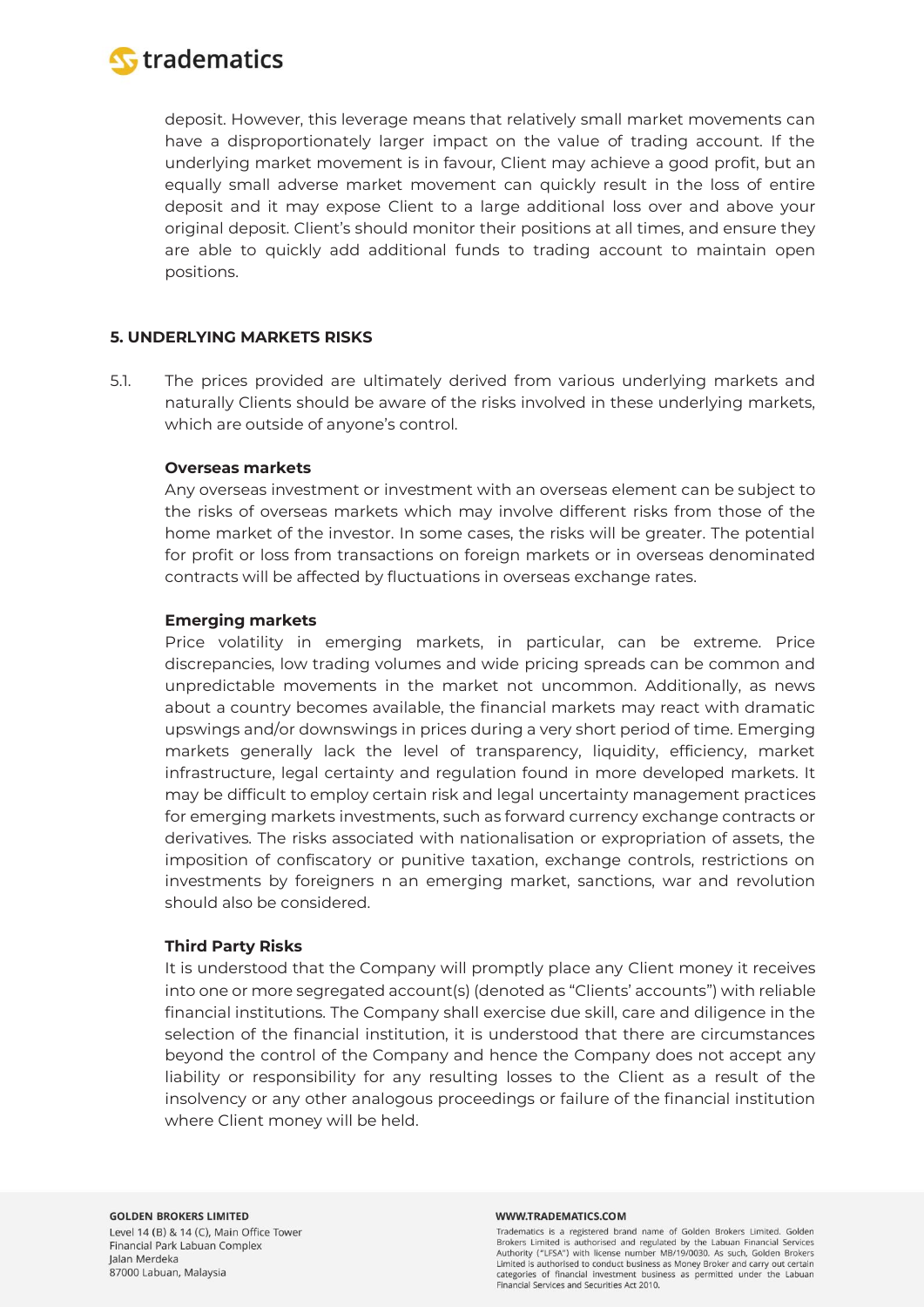

The financial institution to which the Company will pass Client money may hold it in an omnibus account. Hence, in the event of the insolvency or any other analogous proceedings in relation to that financial institution, the Company may only have an unsecured claim against the financial institution on behalf of the Client, and the Client will be exposed to the risk that the money received by the Company from the financial institution is insufficient to satisfy the claims of the Client. In general, accounts held with institutions, including omnibus account(s), face various risks, including the potential risk of being treated as one (1) account in case the financial institution in which the funds are held defaults. Under such circumstances any applicable deposit guarantee scheme may be applied without consideration of the Client as the ultimate beneficial owners of the Omnibus Account. In addition, resolution measures may be taken in such a case, including the bail-in of Client funds.

# **6. PAST PERFORMANCE**

6.1. Past performance is not an indicator of future performance. Client's should not rely on the past performance as a guarantee of future investment performance.

# **7. VOLATILITY**

7.1. Prices may fluctuate rapidly which can have a direct impact on open positions. Sometimes "gapping" will occur when prices move suddenly from one level to another. There may be a number of events that cause gapping such as economic data releases, natural disasters or major global political events. Gapping can happen when markets are closed, meaning that the opening price of an instrument may be considerably different to the closing price. This can have a direct impact on profit or loss.

### **8. FOREIGN CURRENCY**

8.1. When a Financial Instrument is traded in a currency other than the currency of the Client's country of residence, any changes in the exchange rates may have a negative effect on its value, price and performance and may lead to losses for the Client.

### **9. LEGAL AND REGULATORY RISK**

9.1. A change in laws and regulations may materially impact a financial instrument and investments in a sector or market. A change in laws or regulations made by a government or a regulatory body or a decision reached by a judicial body can increase business operational costs, lessen investment attractiveness, change the

#### WWW.TRADEMATICS.COM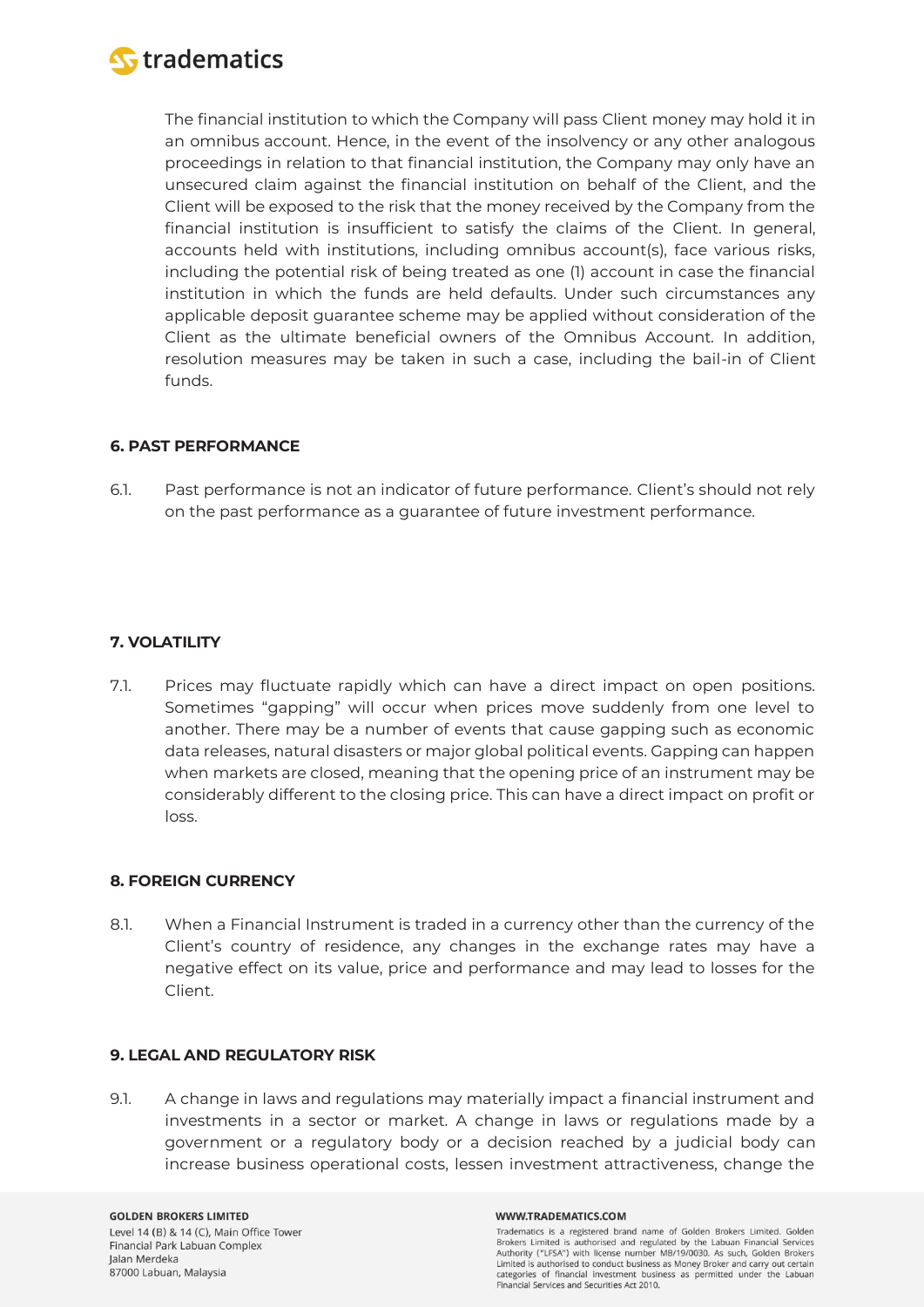

competitive landscape and as such alter the profit possibilities of an investment. This risk is unpredictable and may vary from market to market.

# **10. LIQUIDITY**

10.1. Markets are known as illiquid when instruments are impossible to sell or can only be sold with difficulty. Market conditions in any underlying instrument may vary and this will affect the size, price and spread of the instruments that the Company offers to you. Therefore, the terms at which Clients can close a contract may be different from the terms available when you opened the contract. The liquidity of an instrument is directly affected by the supply and demand for that instrument and also indirectly by other factors, including market disruptions (for example a disruption on the relevant exchange) or infrastructure issues, such as a lack of sophistication or disruption in the securities settlement process. Under certain trading conditions it may be difficult or impossible to liquidate or acquire a position. This may occur, for example, at times of rapid price movement if the price rises or falls to such an extent that under the rules of the relevant exchange trading is suspended or restricted.

# **11. CURRENCY**

11.1. In respect of any foreign exchange transactions and transactions in derivatives and securities that are denominated in a currency other than that in which Client's trading account is denominated, a movement in exchange rates may have a favourable or an unfavourable effect on the gain or loss achieved on such transactions. The weakening of a country's currency relative to a benchmark currency or the currency of Client's portfolio will negatively affect the value of an investment denominated in that currency. Currency valuations are linked to a host of economic, social and political factors and can fluctuate greatly, even during intraday trading. Some countries have foreign exchange controls which may include the suspension of the ability to exchange or transfer currency, or the devaluation of the currency. Whilst it may be possible to hedge against these risks, they cannot be completely eradicated.

### **12. POLITICAL RISK**

12.1. An unstable political environment can have a significant effect on a country's financial stability. Many emerging market countries experience rapid and significant changes in their political environment on a regular basis. Such changes may be due to social, ethnic, or religious strife, often coupled with periods of social unrest. They often result in dramatic changes in governmental policy (including changes in exchange controls and market regulation). The consequences of such instability may make it difficult for investors or their counterparties to predict the effect of such changes on transactions which they enter into.

#### WWW.TRADEMATICS.COM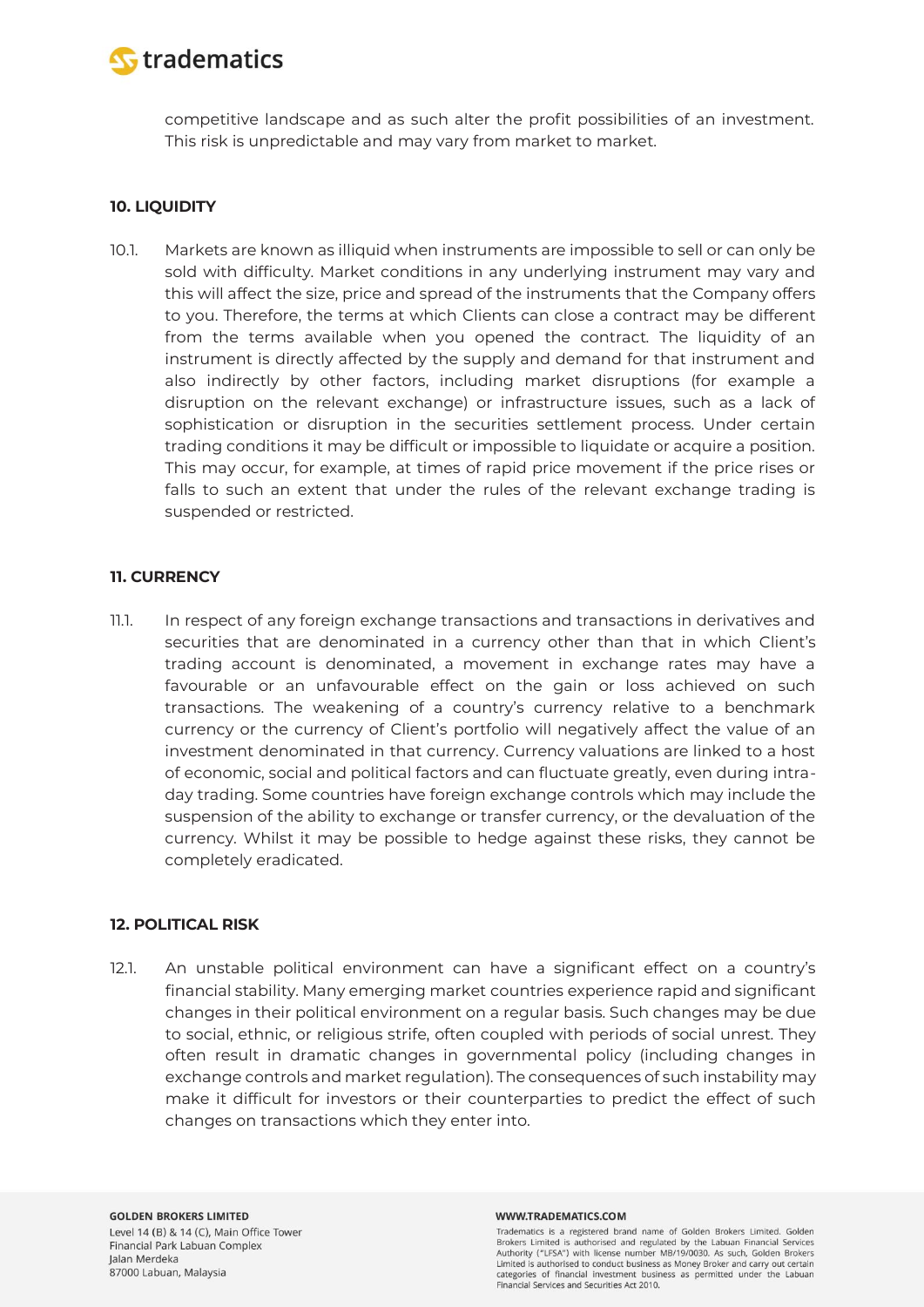

# **13. SLIPPAGE**

13.1. We cannot guarantee that the price you that request us to execute an order will be the same as the actual price at which your order is filled. Technical conditions (for example, the transfer rate of data networks or the quality of your internet connection, as well as rapid market fluctuations) may lead to a change in the applicable price between the time the order is placed by you and the time the relevant order is received by us or the order is executed by our platform. Such changes to the applicable price are due to fluctuations in the financial markets rather than on arbitrary interventions made by the Company. If such changes occur, you will be obliged to pay the executed price, even if worse that the specific price quoted.

### **14. CORPORATE ACTION**

14.1. Some products may be affected by corporate actions such as rights issues, mergers, dividend payments or takeovers. Your position may be treated differently to physical positions and this may have an adverse effect on the outcome of your trade.

### **15. ABNORMAL MARKET CONDITIONS**

- 15.1. The Client acknowledges that under abnormal market conditions the period during which the orders are executed may be extended or it may be impossible for orders to be executed at declared prices or may not be executed at all.
- 15.1. Abnormal market conditions include but not limited to times of rapid price fluctuations of the price, rises or falls in one trading session to such an extent that, under the rules of the relevant exchange, trading is suspended or restricted, or there is lack of liquidity, or this may occur at the opening of trading sessions.

### **17. INSOLVENCY**

17.1. The Company's insolvency or default or the insolvency or default of any parties involved in transactions undertaken by the Company on the Client's behalf (including without limitation brokers, execution venues and liquidity providers), may lead to positions being liquidated or closed out without the Client's consent and as result the Client may suffer losses. In the unlikely event of the Company's insolvency, segregated Client funds cannot be used for reimbursement to the Company's creditors.

#### **18. TECHNICAL RISKS**

#### WWW.TRADEMATICS.COM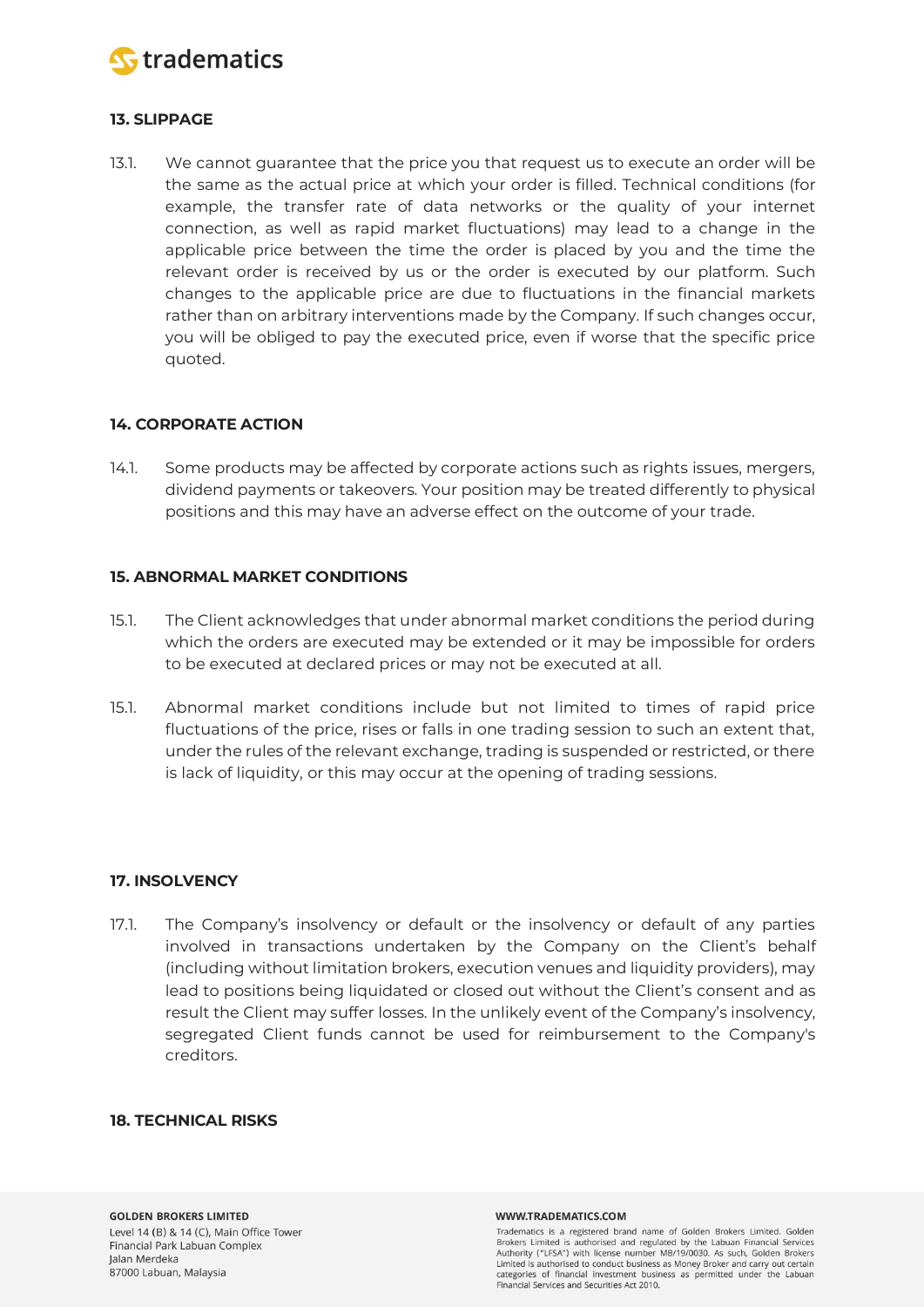

- 18.1. The Client and not the Company shall be responsible for the risks of financial losses caused by failure, malfunction, interruption, disconnection or malicious actions of information, communication, electricity, electronic or other systems.
- 18.2. If the Client undertakes transactions on an electronic system, he will be exposed to risks associated with the system including the failure of hardware, software, servers, communication lines and internet failure. The result of any such failure may be that his order is either not executed according to his instructions or it is not executed at all. The Company does not accept any liability in the case of such a failure.
- 18.3. The Client acknowledges that the unencrypted information transmitted by e-mail is not protected from any unauthorized access.
- 18.4. At times of excessive deal flow the Client may have some difficulties to be connected over the phone or the Company's platform(s)/system(s), especially in fast market (for example, when key macroeconomic indicators are released).
- 18.5. The Client acknowledges that the internet may be subject to events which may affect his access to the Company's website and/or the Company's trading platform(s)/system(s), including but not limited to interruptions or transmission blackouts, software and hardware failure, internet disconnection, public electricity network failures or hacker attacks. The Company is not responsible for any damages or losses resulting from such events which are beyond its control or for any other losses, costs, liabilities, or expenses (including, without limitation, loss of profit) which may result from the Client's inability to access the Company's website and/or trading system or delay or failure in sending orders or transactions.
- 18.6. In connection with the use of computer equipment and data and voice communication networks, the Client bears the following risks amongst other risks in which cases the Company has no liability of any resulting loss:
	- i. Power cut of the equipment on the side of the Client or the provider, or communication operator (including voice communication) that serves the Client;
	- ii. Physical damage (or destruction) of the communication channels used to link the Client and provider (communication operator), provider, and the trading or information server of the Client;
	- iii. Outage (unacceptably low quality) of communication via the channels used by the Client, or the Company or the channels used by the provider, or communication operator (including voice communication) that are used by the Client or the Company;
	- iv. Wrong or inconsistent with requirements settings of the Client terminal;
	- v. Untimely update of the Client terminal;
	- vi. When carrying out transactions via the telephone (land or cell phone lines) voice communication, the Client runs the risk of problematic dialling, when trying to reach an employee of the broker service department of the Company due to communication quality issues and communication channel loads;
	- vii. The use of communication channels, hardware and software, generate the risk of non - reception of a message (including text messages) by the Client from

#### **GOLDEN BROKERS LIMITED**

Level 14 (B) & 14 (C), Main Office Tower Financial Park Labuan Complex Jalan Merdeka 87000 Labuan, Malaysia

#### WWW.TRADEMATICS.COM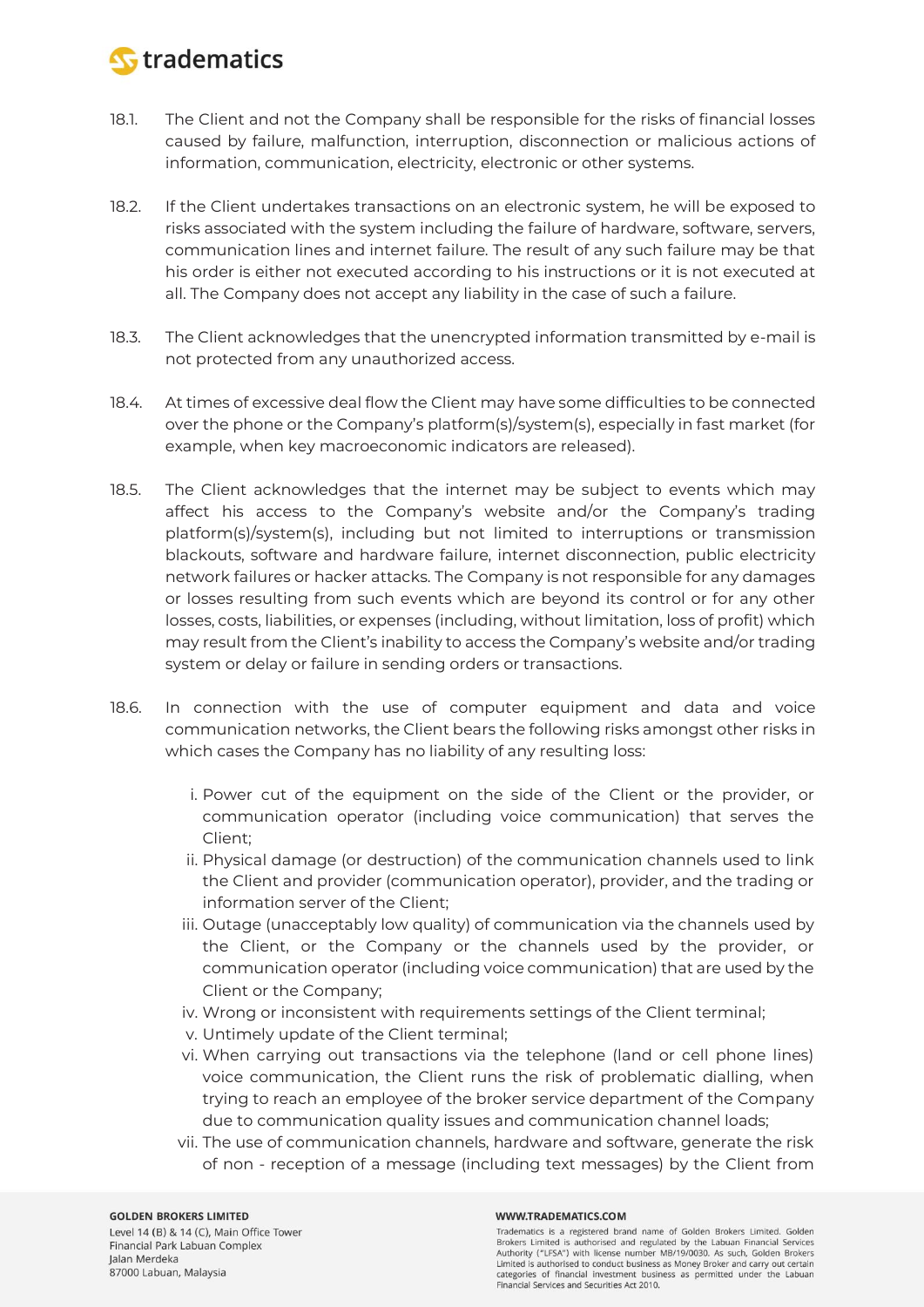

the Company;

- viii. Trading over the phone might be impeded by overload of connection;
- ix. Malfunction or non-operability of the platform, which also includes the Client terminal.
- 18.7. The Client may suffer financial losses caused by the materialization of the above risks, the Company accepting no responsibility or liability in the case of such a risk materializing and the Client shall be responsible for all related losses he may suffer.

# **19. TRADING PLATFORM**

- 19.1. The Client is warned that when trading in an electronic platform he assumes risk of financial loss which may be a consequence of amongst other things:
	- i. Failure of Client's devices, software and poor quality of connection.
	- ii. The Company's or Client's hardware or software failure, malfunction or misuse.
	- iii. Improper work of Client's equipment.
	- iv. Wrong setting of Client's terminal.
	- v. Delayed updates of Client's terminal.
- 19.2. In case the Client has not received the result of the execution of the previously sent order but decides to repeat the order, the Client shall accept the risk of making two transactions instead of one.
- 19.3. The Client acknowledges that if the pending order has already been executed but the Client sends an instruction to modify its level, the only instruction, which will be executed, is the instruction to modify stop loss and/or take profit levels on the position opened when the pending order triggered.

# **20. COMMUNICATION BETWEEN THE CLIENT AND THE COMPANY**

- 20.1. The Client shall accept the risk of any financial losses caused by the fact that the Client has received with delay or has not received at all any notice from the Company.
- 20.2. The Client acknowledges that the unencrypted information transmitted by e-mail is not protected from any unauthorized access.
- 20.3. The Company has no responsibility if unauthorized third persons have access to information, including electronic addresses, electronic communication and personal data, access data when the above are transmitted between the Company and the Client or when using the internet or other network communication facilities, telephone, or any other electronic means.
- 20.4. The Client is fully responsible for the risks in respect of undelivered Company online trading system internal mail messages sent to the Client by the Company.

#### WWW.TRADEMATICS.COM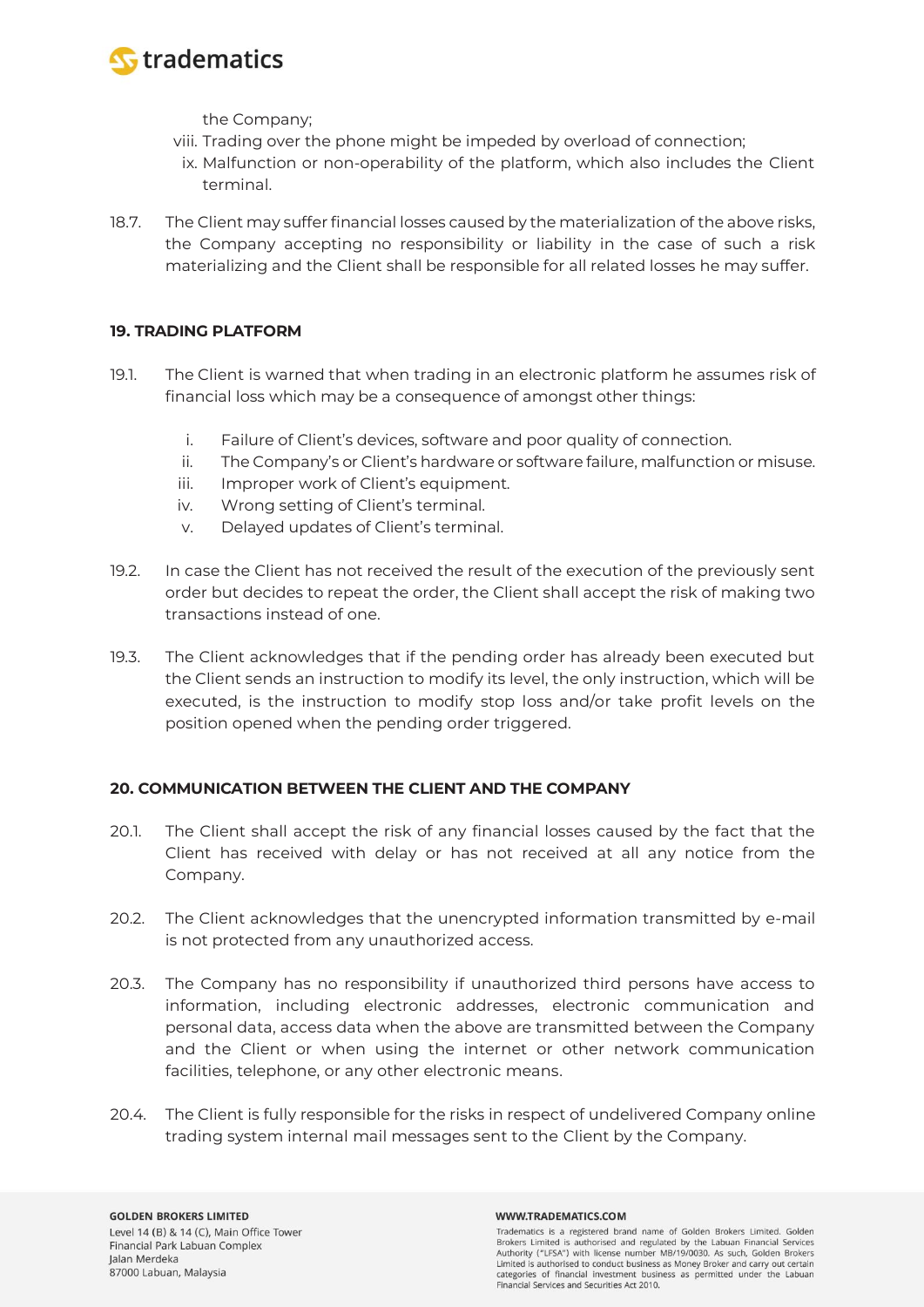

## **21. FORCE MAJEURE EVENTS**

- 21.1. In case of a force majeure event the Company may not be in a position to arrange for the execution of Client orders or fulfil its obligations under the agreement with the Client. As a result, the Client may suffer financial loss.
- 21.2. The Company will not be liable or have any responsibility for any type of loss or damage arising out of any failure, interruption, or delay in performing its obligations where such failure, interruption or delay is due to a force majeure event.

# **22. CHARGES**

- 22.1. You should ensure you fully understand any costs, charges or commissions that may apply to your trades. Such costs and charges will decrease any profit you make when transacting in financial instruments. All applicable charges are listed in on our website www.goldenbrokers.my.
- 22.2. If any charges are not expressed in monetary terms (but, for example, as a percentage of contract value), the Client should ensure that he understands what such charges are likely to amount to.
- 22.3. There is a risk that the Client's trades in any financial instruments the trade may be or become subject to tax and/or any other duty for example because of changes in legislation or his personal circumstances. The Company does not warrant that no tax and/or any other stamp duty will be payable. The Company does not offer tax advice and recommends that the Client seeks advice from a competent tax professional if the Client has any questions.
- 22.4. The Client is responsible for any taxes and/or any other duty which may accrue in respect of his trades.
- 22.5. It is noted that taxes are subject to change without notice.
- 22.6. It is possible that other costs, including taxes, relating to transactions carried out on the trading platform may arise for which the Client is liable, and which are neither paid via us nor imposed by the Company. Although it is the Client's sole and entire responsibility to account for tax due and without derogating from this, the Client agrees that the Company may deduct tax, as may be required by the applicable law, with respect to his trading activity on the trading platform. The Client is aware that the Company has a right of set-off against any amounts in the Client's trading account with respect to such tax deductions.
- 22.7. It is noted that the Company's prices in relation to trading are set by the Company and may be different from prices reported elsewhere. The Company's trading prices are the ones at which the Company is willing to sell to its Clients at the point of sale. The prices displayed on the Company's trading platform reflect the last known available prices at the moment prior to placing any order, however, the actual

#### WWW.TRADEMATICS.COM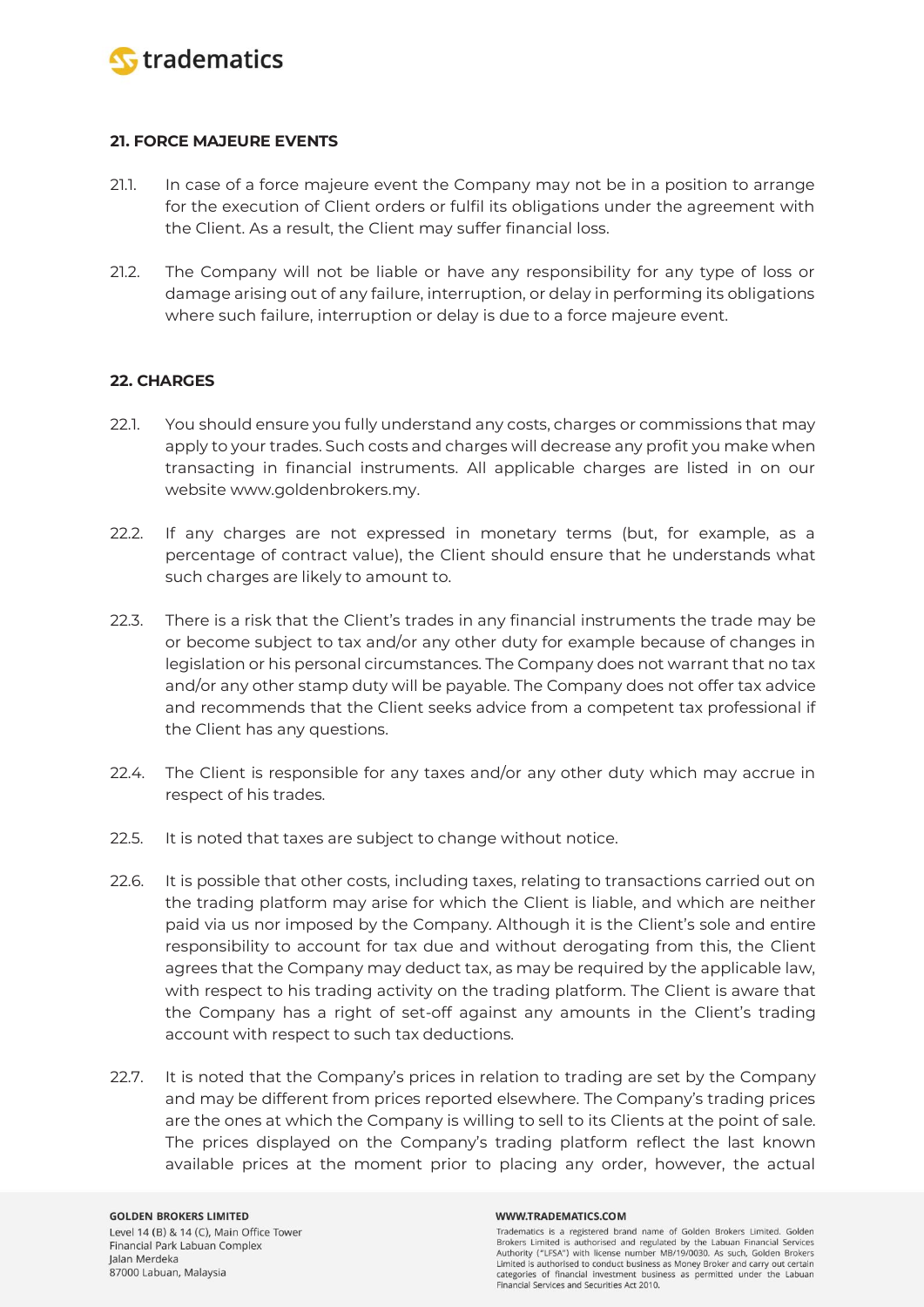

execution price of the order may differ. As such, the price that the Client receives when he opens or closes a position may not directly correspond to real time market levels at the point in time at which the sale occurs or reflect the prices of third-party brokers/providers.

# **23. CLENT ACKNOWLEDGEMENT**

- 23.1. The Client herby acknowledges and declares that he has read, understood and thus accepts without any reservation all the information included herein including the following:
	- i. The value of the financial instrument may decrease, and the Client may receive less money than originally invested or the value of the financial instruments may present high fluctuations. It is possible that the invested capital may become of no value.
	- ii. Information on past performance of a financial instrument does not guarantee the present and/or future performance. The use of historic data does not constitute a binding or safe forecast as to the corresponding future return of the financial instruments to which such data refers.
	- iii. Some financial instruments may not become immediately liquid due to various reasons such as reduced demand and the Company may not be in a position to sell them or easily or obtain information on the value of such financial instruments or the extent of any related or inherent risk concerning such financial instruments.
	- iv. When a financial instrument is negotiated in a currency other than the currency of the Client's country of residence, any changes in an exchange rate may have a negative effect on the financial instruments' value, price and performance.
	- v. A financial instrument in foreign markets may entail risks different than the usual risks in the markets at the Client's country residence. The prospect of profit or loss from transactions in foreign markets is also influenced by the exchange rate fluctuations.

# **24. LANGUAGES**

- 24.1. Language of communication between the Company and the Client shall be in English. All binding contractual documentation is available in English.
- 24.2. Upon its sole discretion the Company, may communicate with the Client in other language than English, however in case of any discrepancy between the meanings of any communications and/or meanings, or any other communications forming part of this Document or any other agreements, information or communication in any other language, the meaning of the English Language version shall prevail.

#### WWW.TRADEMATICS.COM